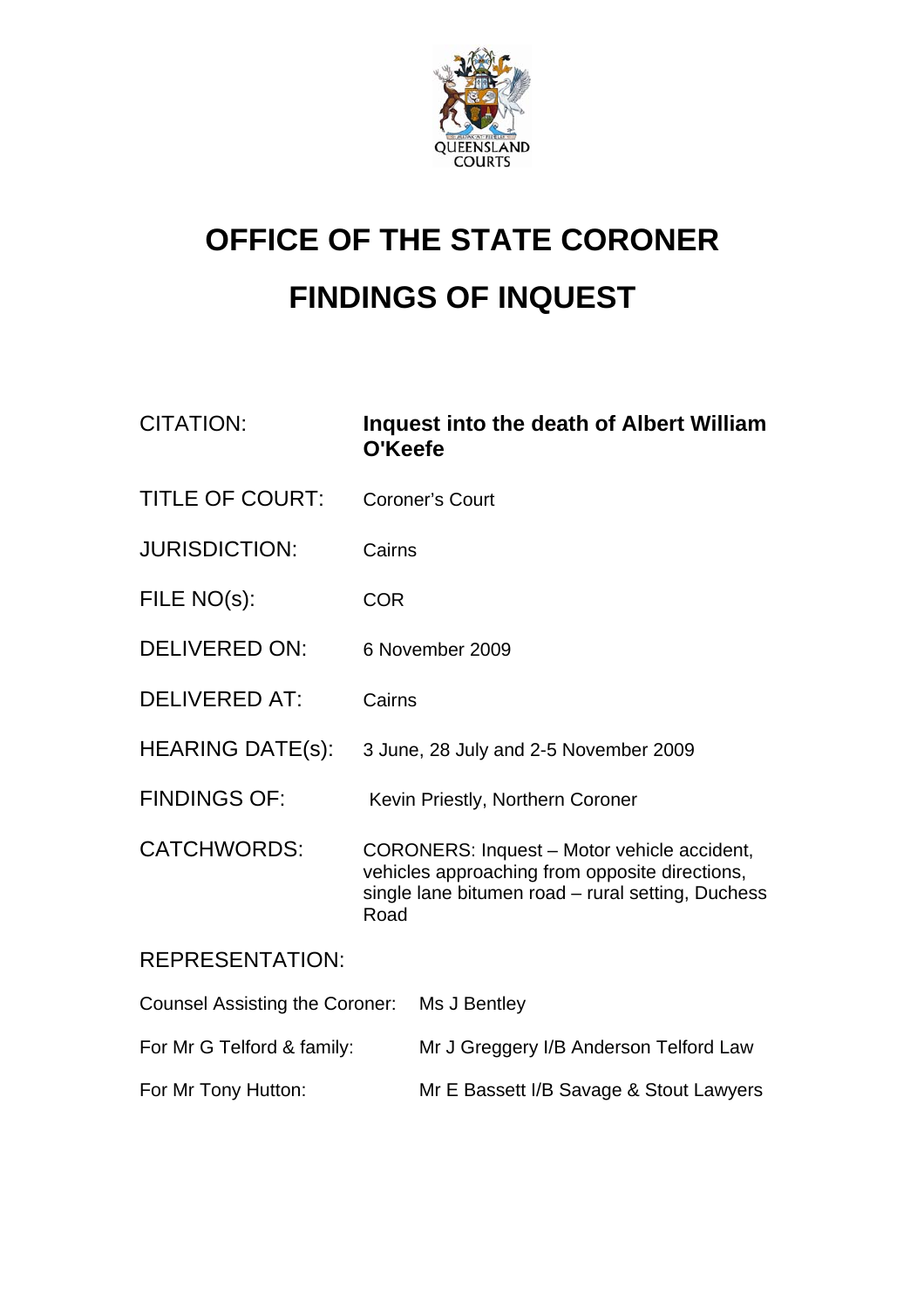## **Introduction**

At about 5.30 p.m. on 24 June 2003, Mr Albert William O'Keefe was the sole occupant and driver of a Honda Civic sedan headed south on Duchess Road. At about the same time, Mr Anthony Hutton was the sole occupant and driver of a Toyota LandCruiser headed north on Duchess Road, at a location about 25 kilometres south of the intersection of the Barkly Highway. The two vehicles came into collision. Mr O'Keefe died as a consequence of that collision.

Mr O'Keefe's death occurred on 24 June 2003. The *Coroners Act 1958*  governs this coronial investigation including any inquest. The *Coroners Act 2003* came into operation and applied to all deaths that occurred on and from 1 December 2003.

The police conducted an investigation into the collision and the information gathered was reported to me for the purpose of a coronial investigation. On reviewing the evidence I formed the view that the death of Mr O'Keefe occurred in circumstances of suspicion and an inquest was warranted. Further, I came to the view that the circumstances of his death required further investigation by way of information-gathering from witnesses at the hearing, as well as the need to assess the reliability and veracity of their evidence for the purpose of making the necessary findings.

There are a number of formal findings about which there is sufficient reliable evidence, about which there is no dispute, and which findings can be made without detailed analysis, namely:

| The identify of the deceased | Albert William O'Keefe                                                                                |
|------------------------------|-------------------------------------------------------------------------------------------------------|
| The date of death            | 24 June 2003                                                                                          |
| The place of death           | Duchess Road, about 25 kilometres<br>south of its intersection with the<br>Barkly Highway, Cloncurry. |

#### **The Scene Investigation**

Duchess Road is aligned in the north-south direction. The road comprised a single lane of bitumen about 3.8m wide with gravel shoulders on each side.

On approaching the scene from the south, there is a gradual left-hand bend, entering a relatively straight section of road with an incline towards the scene. The speed limit was sign posted at 100 kilometres per hour. On approaching the scene from the north, the road is relatively straight and level.

Sergeant Harms says that both drivers would have had ample time to slow and negotiate each other. With the benefit of photographs taken at the scene, I accept his opinion. The width of the sealed surfaces was not sufficient for vehicles travelling in opposite directions to pass each other, while both remaining on the sealed surface.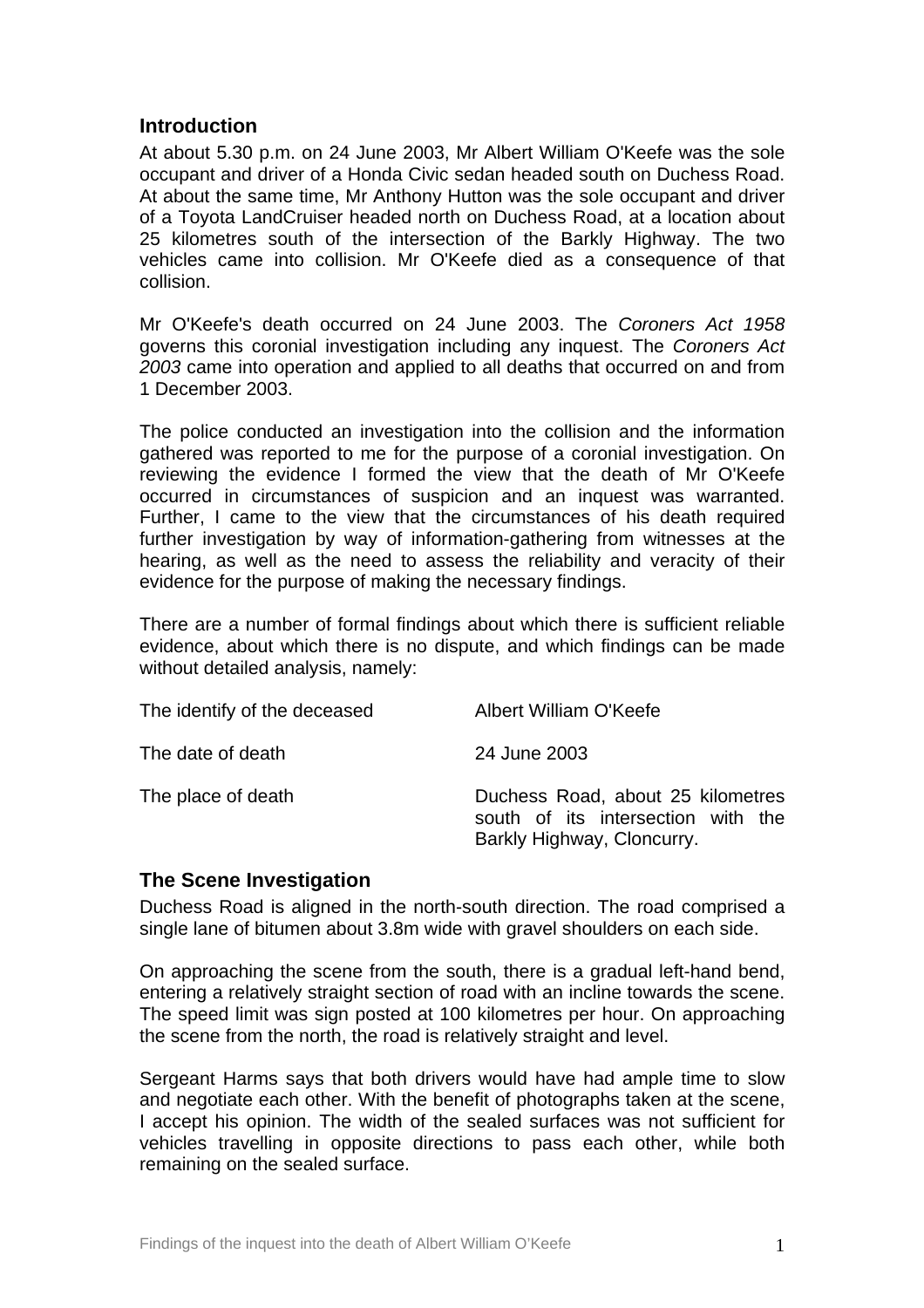At least one vehicle would need to travel onto the gravel shoulder to ensure each vehicle can pass safely. It is a common expectation of regular travellers on roads of this nature when approaching an oncoming car to slow and pull to the left with each car passing with two wheels on the sealed section and two on the gravel. In the event of a truck, particularly a road train, the driver of the car will pull right off the sealed section and permit the truck to pass remaining wholly on the bitumen.

The Honda came to rest on the eastern side of the road facing north-west, and its nearest position was about 2.6 metres east of the edge of the bitumen. Its position is plotted on the scale plan prepared by Sergeant Brennan. The Toyota came to rest on the eastern side of the road facing north-east, at about 51 metres north of the Honda. It was about 13 metres from the edge of the bitumen.

There are two distinct curved tyre marks that commence on the eastern side of the sealed section of the roadway, and according to Sergeant Harms, led to the final resting position of the Toyota. One tyre mark was approximately 1.3 metres, and the other was approximately .8 of a metre from the eastern edge of the road. The latter was a darker tyre mark in comparison to the former.

The tyre marks varied in length. One tyre mark led to the left rear of the final resting position of the Toyota and was approximately 48 metres in length. The other tyre mark led to the front left of the Toyota and was approximately 55 metres in length. Sergeant Harms states that on the night of the incident the marks extended further south and were not visible to Sergeant Brennan when she later inspected the scene. The rear tyre mark had been a further 6.6 metres south, and the front tyre mark a further 3.6 metres south. Sergeant Brennan explained to the Court how some light tyre markings may deteriorate in a short space of time so as to be no longer visible.

A third tyre mark approximately 33 metres in length was located about 3 metres east of the road on the gravel shoulder and travelled north to the front right of the Toyota.

The Toyota's left-hand side tyre markings showed a degree of separation, that is, the rear left tyre mark did not follow the line of the front left tyre mark as you would expect in normal forward movement. This feature's suggested that the Toyota was yawing, that is, the rear left tyre was under lateral force, and pushing it beyond the turning circle taken by the front left tyre.

There was one short tyre mark approximately 3.7 metres in length located just east of the sealed road travelling in a south-east direction towards the right side of the final resting position of the Honda.

Sergeant Harms gave evidence that he walked the western side of the road from the scene in the direction from which the Toyota approached to check for any tyre marks that might be relevant to the cause of collision. He found none.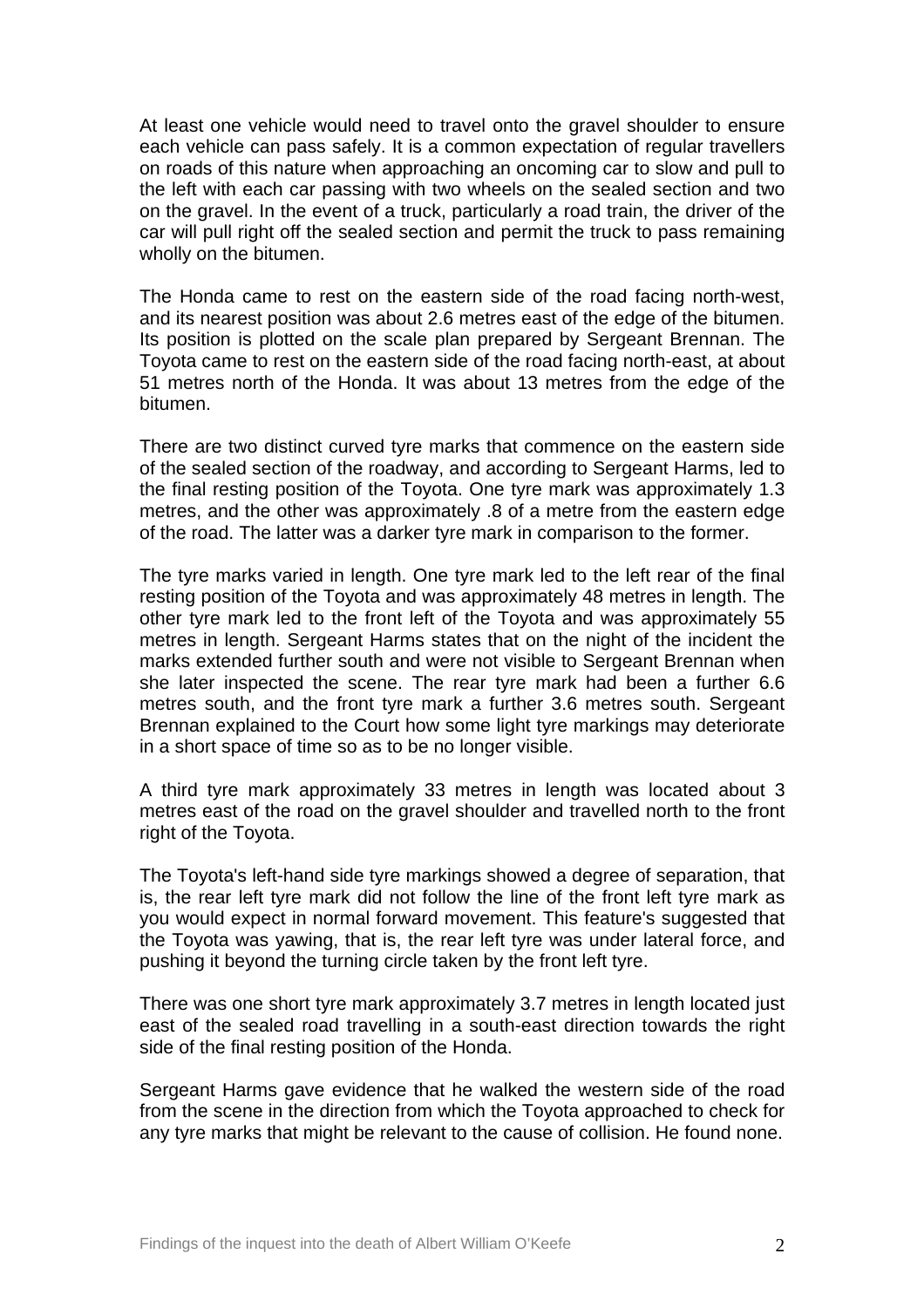Sergeants Harms and Brennan came to the conclusion the right-hand side of the Honda was either completely off the sealed road or very close to the edge of the road at the time of impact, and the Toyota was on its incorrect side of the road at the time of impact. Sergeant Brennan is of the opinion that the directional force of impact is consistent with the impact down the side of the Honda and to some extent that reduces the likelihood of a sudden loss of control of the Toyota on the other side of the road and veering onto the incorrect side. The directional force would be expected to have more of a lateral component if that was the case.

Photographs were tendered into evidence showing the nature and extent of the damage to each of the vehicles. In summary, the Honda was extensively damaged over the whole of the driver's side, commencing adjacent to the front headlight. The driver's side A and B pillows were forced into the driver's compartment.

The Toyota was equipped with a bullbar and it sustained moderate damage to the driver's side front, causing distortion in the panel work about the front right-hand wheel guard and adjacent bonnet.

## **Motor Vehicle Inspections**

Mr Augustus, a qualified and experienced motor mechanic, inspected each of the vehicles on 23 July 2003. He conducted a further inspection of the Toyota on 18 December 2003. Mr Augustus provided a statement in relation to each of his inspections which was tendered into evidence and he gave evidence at the hearing. His evidence was relevant to the nature and extent to which any mechanical defect of the vehicles might have contributed to its movement prior to the collision.

In relation to the braking system on the Toyota, Mr Augustus observed:

- The vehicle was extensively damaged to the right-hand front
- The vehicle was fitted with booster assisted hydraulic disc brakes at the front and drum brakes at the rear;
- The brake fluid reservoir level was very low;
- The front brake pads were unsatisfactory, the left rear brake drum was deeply scoured, the left rear brake shoe was worn down to the metal;
- Both of the rear wheel cylinders were leaking;
- The right rear brake shoes were contaminated;
- The right brake drum was glazed;
- The foot pedal had no pressure and the hand brake was ineffective.

Mr Augustus was unable to test the brake booster operation and the brake performance due to vehicle damage. However, from his inspection of the braking system, he expressed the following opinions: (1) That the Toyota had no capacity to brake; (2) The loss of that capacity was due to no maintenance and would have been gradual over a period of time and (3) The gradual loss of braking capacity would have been noticeable to the driver.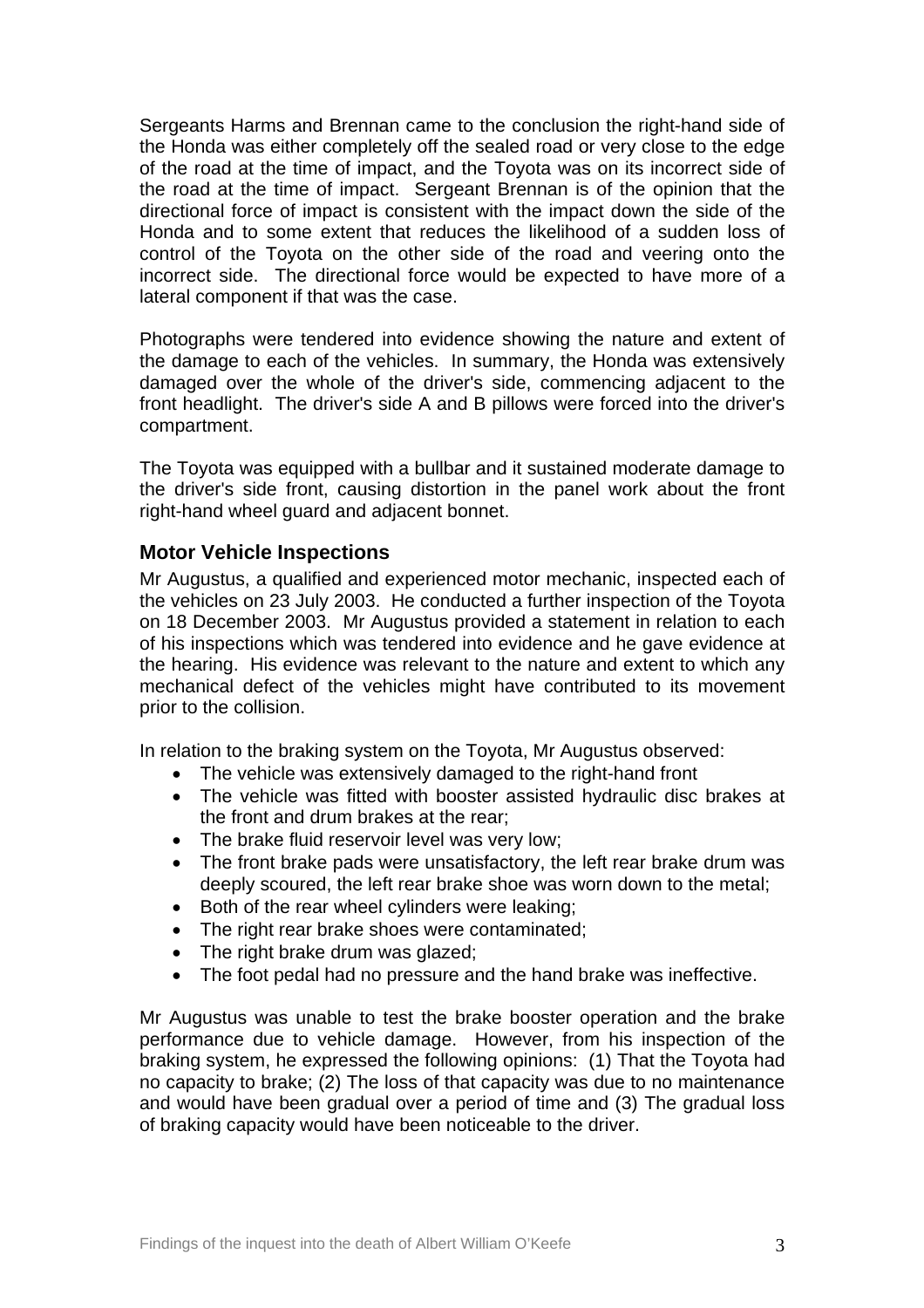Mr Augustus examined the steering on the Toyota and found numerous defects, including the presence of movement in the right-hand tie rod and thread and the right hand tie rod arm thread, slight movement in the steering box, the power steering was leaking and the reservoir was low, and the steering wheel grip was lose on the top steering wheel metal rim.

Although the vehicle was technically unsafe and it didn't comply with requisite standards to be operated on the road, Mr Augustus considered the cumulative effect of the defects on the steering to be negligible and not sufficient to have contributed to the collision.

Mr Augustus inspected the tyres on the Toyota and found all were inflated. The front tyres had satisfactory tread depth. The rear tyres had unsatisfactory tread depth. This and other evidence from the photographs and witnesses to my mind excludes the possibility that any tyres on the Toyota suffered a sudden deflation, such as a blow out prior to impact.

Mr Augustus inspected the suspension and while he found a few defects, he concluded the stability of the Toyota would not have been affected except possibly on a corner.

Mr Augustus inspected the Honda and observed the vehicle was extensively damaged and a total write off. Mr Augustus inspected the brakes and found the vehicle to be fitted with a booster assisted hydraulic disc brakes at the front and drum brakes at the rear. The fluid reservoir level was low. The front brakes were satisfactory and the rear brakes were slightly scoured. Mr Augustus was unable to inspect the foot pedal, hand brake and brake booster operation and brake performance due to the vehicle damage. He was unable to inspect the electrics or steering rack due to vehicle damage. The vehicle tie rod ends and the steering rack ends were satisfactory. The left front and left rear tyres were inflated but the right front and right rear tyres were deflated due to impact. All tyres had satisfactory tread depth. The front and rear suspension were satisfactory. Mr Augustus concluded the Honda was in a safe condition prior to the collision.

## **Autopsy**

On 26th June 2003, Dr Powers conducted a post mortem examination on the body Mr O'Keefe and her report was tendered into evidence. Dr Powers concluded that Mr O'Keefe died due to multiple crush injuries to the thorax and pelvis. Toxicology revealed nil blood alcohol reading.

It is clear from the evidence that Mr O'Keefe suffered the fatal injuries in the collision.

#### **Versions of Mr Hutton**

During the course of the conversations with witnesses, including police officers on the day of the incident, Mr Hutton reported no recollection of the circumstances of the collision.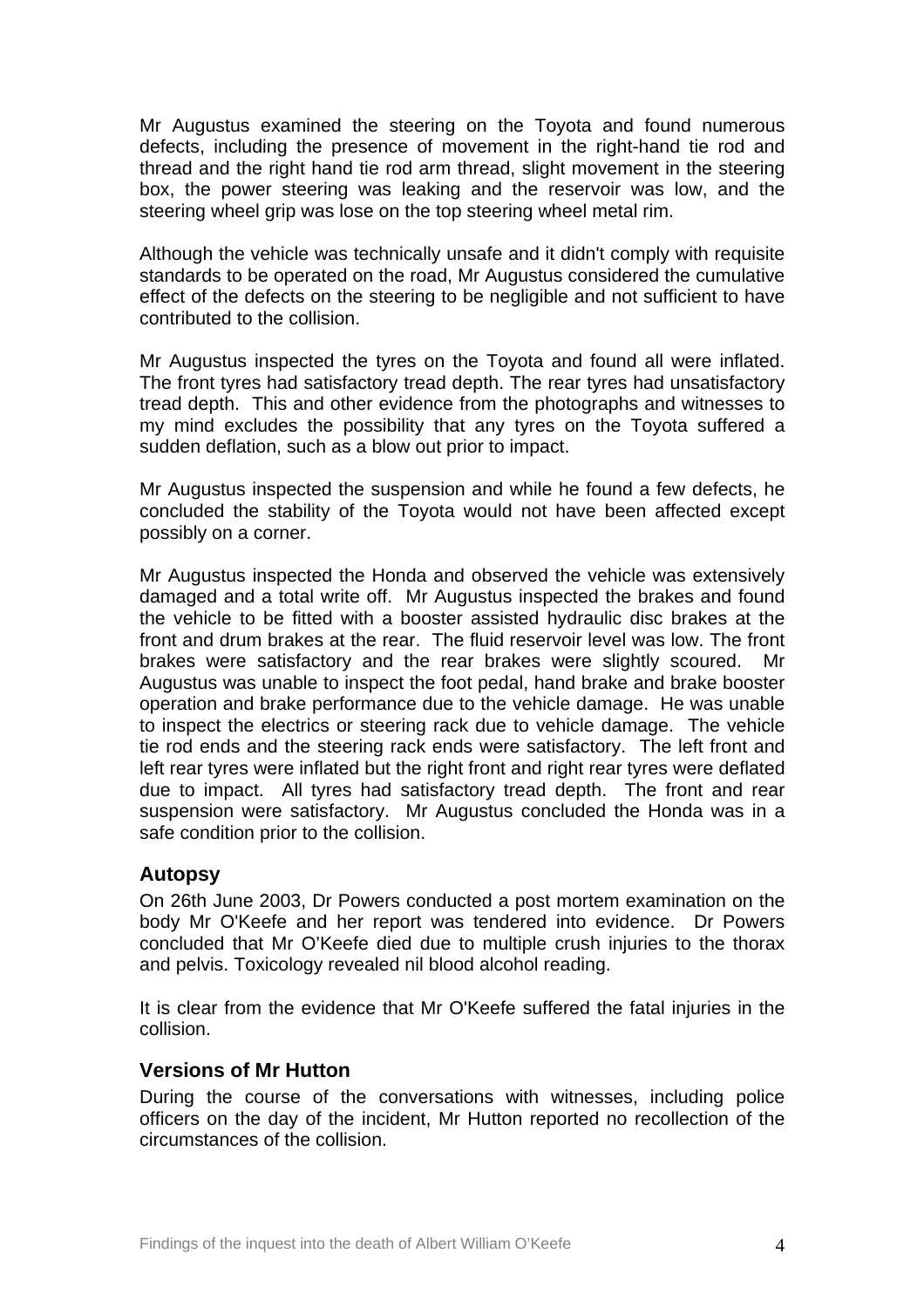On 7 December 2004, Mr Hutton participated in a record of interview with Detective Sergeant Chetham. The sections of that interview relevant to the circumstances of the collision are as summarised as follows:-

- He was familiar with the road having driven it many times before;
- He thought he left the top camp by about 5 p.m.;
- He drove along the dirt track from the top camp for about 20 minutes and then stopped and disengaged the hubs before driving onto the bitumen.
- He'd been driving on the bitumen road, Duchess Road, for a couple of minutes prior to the collision:
- He was driving at about 90 kilometres per hour;
- He was travelling north and Albert O'Keefe was travelling south;
- He first saw the other vehicle when it was about 100 metres away;
- When he saw it [the other vehicle] he pulled to the side of the road;
- He did not brake or reduce his speed in any way;
- He was the first one to pull over to the edge of the road and when Mr O'Keefe pulled over, he straightened up;
- He could not tell if the other vehicle had slowed down;
- He doesn't know what happened then. "It veered to the right and I'm not too sure what happened then but I think I'm going to nearly bloody straighten up again. I just can't remember the blooming impact. Next thing I know I'm out in the paddock".

Relevant to the question of any sudden incapacity on the part of Mr Hutton, he stated to Detective Sergeant Chetham his health was all right at the time of the collision although he was tired and had been working long hours. He was not using any medication except Aspros.

During the record of interview an issue arose as to whether Mr Hutton recognised the oncoming vehicle as that of Mr O'Keefe. Mr Hutton appears to be saying that he saw the oncoming vehicle was small and white, similar to that of Mr O'Keefe, but he didn't recognise it as Mr O'Keefe's vehicle. However, later in the interview he acknowledged he passed Mr O'Keefe lots of times.

As to the driving habits in dealing with approaching traffic on one lane of bitumen, Mr Hutton told Detective Sergeant Chetham it was his normal habit when a smaller car approaches to stay on the bitumen and the smaller one gets off. Mr Hutton stated he usually left all four wheels on the bitumen or very close to it. However, for a truck, normally he got right off the road.

As to the condition of his vehicle, Mr Hutton stated, "The car shook from about 60 or 70 kilometres an hour probably due to the steering. The brakes were 'stopping', the steering was a "little bit shaky, squealing and short on oil". He thought there was something wrong with the steering that might have caused the accident and he could not explain why the crash analysis concluded that his vehicle was on the far edge of the wrong side of the road.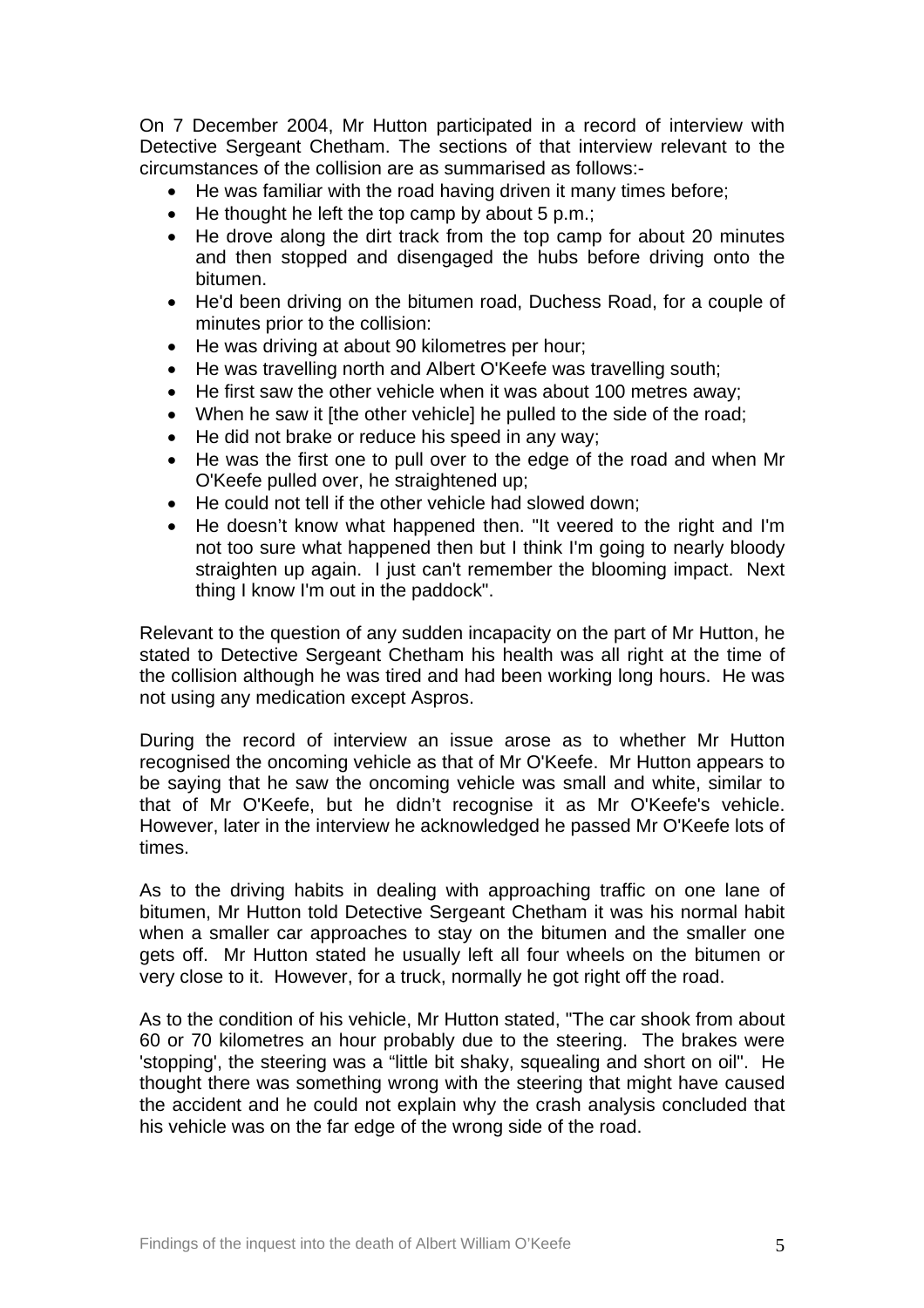Mr Hutton was also questioned about his relationship with Mr O'Keefe and their past dealings. He stated he wasn't "getting on real well" with Mr O'Keefe. There was a dispute about where the ore was being dumped during a business venture and that's when they split up. For a while after the partnership dissolved he was "a little bit sore" with Mr O'Keefe "but then you forget those sorts of things". He stated they had "a few words" about it but asserted that there were no other disputes between them. He conceded that he had explosives at Fairfield mine that he wasn't supposed to have but didn't think that Mr O'Keefe had anything to do with the department searching his property for explosives.

## **Relationship Evidence**

There is a considerable amount of evidence before the Court about the nature of the relationship between Mr Hutton and Mr O'Keefe. From 1999 to Christmas 2002, Mr Hutton and Mr O'Keefe were involved in various ventures associated with mining initially on a lease owned by Mr Hutton at Fairfield and then on a lease owned by Mr O'Keefe known as Chinaman. The relationship soured and came to an acrimonious ending.

On dissolving their partnership there is considerable evidence to the effect that Mr O'Keefe feared for he and his family's safety. There is evidence of a number of events that caused concern for Mr O'Keefe. There was the finding of detonators of a type not used by him very near the magazine on his property. There was the unexplained loss of coolant water from critical plant. There was also the removal of bolts from the side of a shipping container. There was the unexpected appearance of tyre tracks on Mr O'Keefe's lease believed to be those of Mr Hutton's vehicle. There was also the occasion when Mr O'Keefe discovered that Mr Hutton had purchased explosive material using Mr O'Keefe's licence without his permission and contrary to regulations. This was reported to the relevant authority.

Notwithstanding initial denials, police raids on Mr Hutton's lease revealed the presence of the explosive material and there was the prospect of enforcement action arising from these events. Mr O'Keefe was so fearful of retribution from Mr Hutton that he arranged for statements of his concerns to be prepared and provided to the police. However, he did not want any action taken; he just wanted to have his concerns recorded. Similarly, Mr O'Keefe didn't want Mr Hutton to be told that he was the source of information that led to the police raid on his property and the finding of the explosives.

Of greater relevance, due to its proximity to the death of Mr O'Keefe, are the events in May 2003. On 11 May 2003, Mothers' Day, Mr Polly telephoned his mother, Mrs O'Keefe. Mr O'Keefe answered the telephone and they had a lengthy conversation. Mr O'Keefe told Mr Polly that Mr Hutton had threatened him. Mr O'Keefe said that a few weeks before Mr Hutton had told Mr O'Keefe he's going to kill Mr O'Keefe and Mr Telford. Mr O'Keefe said at the time of threats Hutton was shaking and wild with anger.

The Court also heard from two former employees of Mr Hutton, Mr Byrnes and Mr Jorgenson, who related occasions when Mr Hutton was heard to say the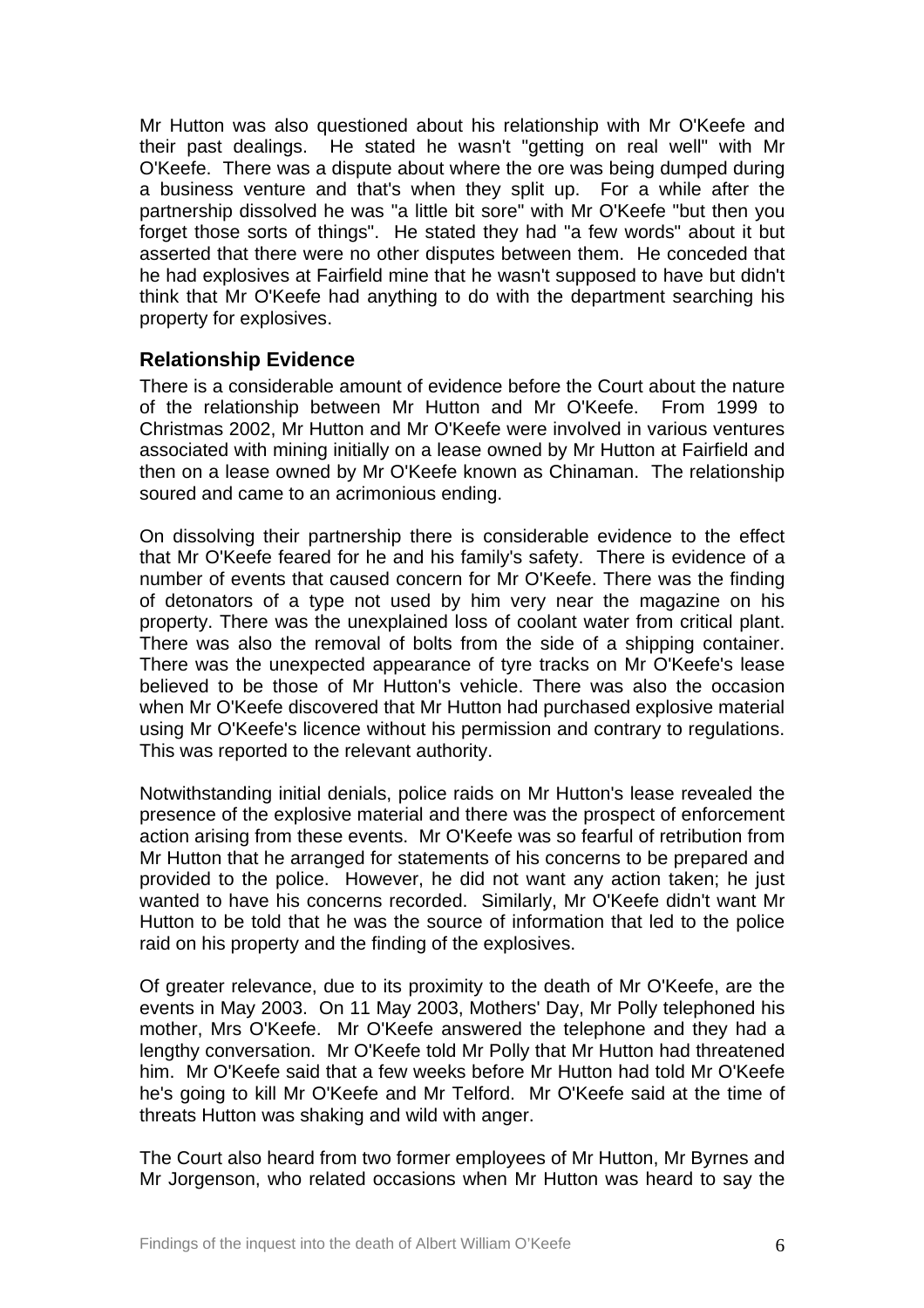only way to kill someone was to drive straight into them head-on and make it look like an accident. It appears that the context of the conversations were such that Mr Hutton may not have had a particular person in mind or, at least, not Mr O'Keefe. There are very clear limitations on the extent to which relationship evidence is relevant and probative.

# **Criminal Responsibility**

In accordance with section 43 I must consider whether any person is to be charged with murder, manslaughter or the offence of dangerous driving of a motor vehicle causing death.

The possible charges cover the spectrum of criminal culpability dependent on the facts of this case on the degree of control that Mr Hutton had over the movements of the Toyota and his intentions.

A test to be applied in deciding whether to commit Mr Hutton on a charge is whether on the evidence available a properly instructed jury could find beyond reasonable doubt his guilt.

I'm also mindful that any potential charge is based upon circumstantial evidence and that for a jury to bring in a verdict of guilty based entirely on circumstantial, or substantially upon circumstantial evidence, it's necessary that guilt should not only be a rational inference, but also that it should be the only rational inference that could be drawn from the circumstances. If there is any reasonable hypothesis consistent with innocence, the jury's duty is to acquit.

I am satisfied that the evidence is capable of satisfying a jury as follows:

(1) That Mr O'Keefe was conscious and wary about the prospect of seeing Mr Hutton's oncoming vehicle on Duchess Road;

(2) Relationship evidence makes it more likely that Mr O'Keefe would have moved to the left, either substantially, but more likely totally onto the gravel shoulder, so as to avoid being in close proximity to Mr O'Keefe's vehicle;

(3) Mr Hutton recognised Mr O'Keefe's vehicle and did not move to the left. A jury would be entitled to reject his suggestion to the contrary in a record of interview;

(4) The directional force was front on and down the side of the Honda, making it more unlikely that the Toyota had veered from across the other side of the road;

(5) There were no markings on the road from the direction of travel of the Toyota, again making it more unlikely there was any sudden loss of control;

(6) The relationship evidence supports a history of hostility from Mr Hutton towards Mr O'Keefe including threats and intimidation, making it more likely that Mr O'Keefe behaved aggressively towards him on the road; and

(7) There is a basis for excluding the potential involvement of all other possible contributing factors, such as steering defects, blown tyres, sun glare, straying animals and the impact of large stones.

In short, there is evidence capable of supporting a finding by a jury that Mr Hutton drove aggressively towards Mr O'Keefe. However, an issue arises as